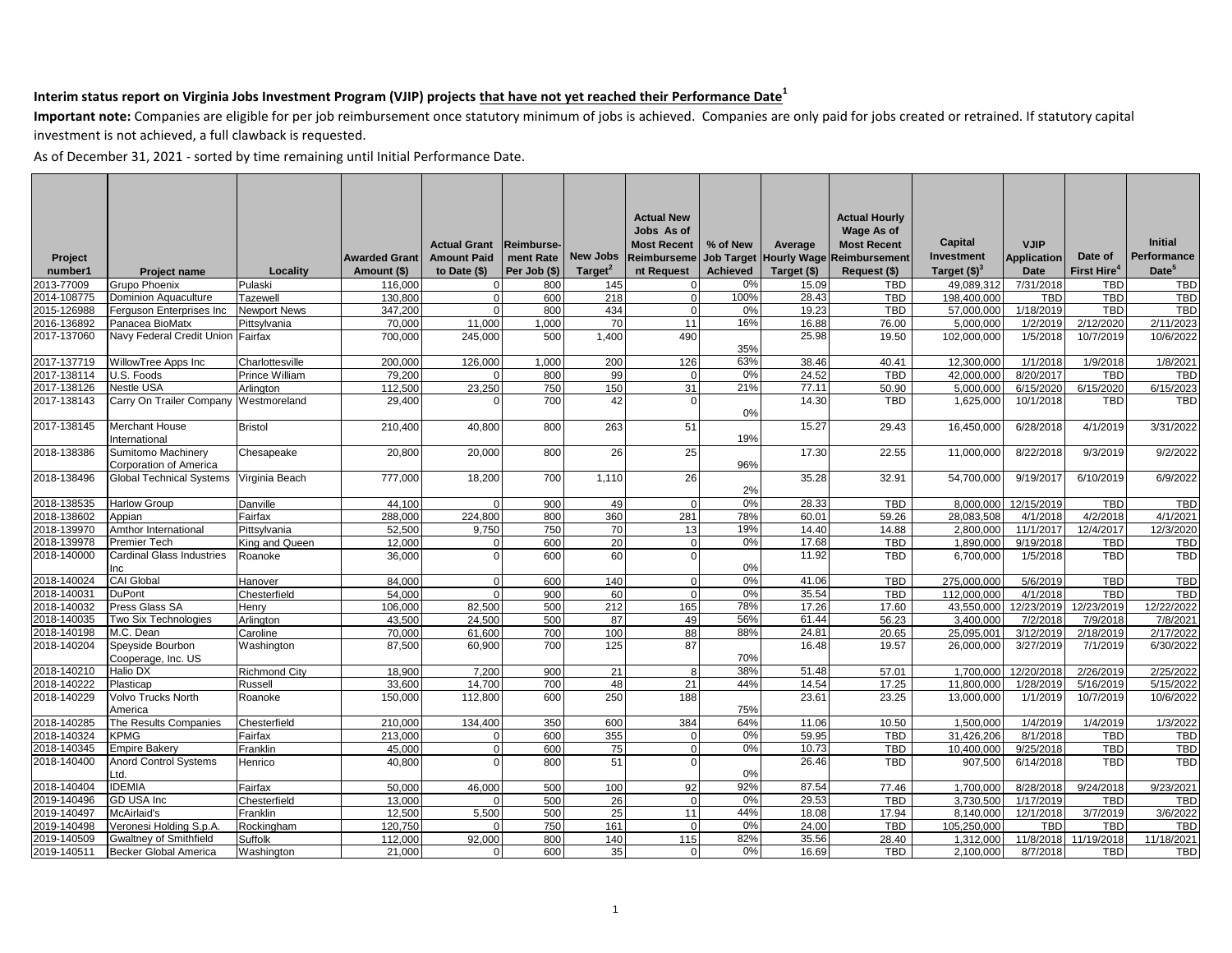**Important note:** Companies are eligible for per job reimbursement once statutory minimum of jobs is achieved. Companies are only paid for jobs created or retrained. If statutory capital investment is not achieved, a full clawback is requested.

|             |                                         |                     |                      |                     |              |                     | <b>Actual New</b>  |                 |                               | <b>Actual Hourly</b> |                       |                    |                         |                   |
|-------------|-----------------------------------------|---------------------|----------------------|---------------------|--------------|---------------------|--------------------|-----------------|-------------------------------|----------------------|-----------------------|--------------------|-------------------------|-------------------|
|             |                                         |                     |                      |                     |              |                     | Jobs As of         |                 |                               | Wage As of           |                       |                    |                         | <b>Initial</b>    |
|             |                                         |                     |                      | <b>Actual Grant</b> | Reimburse-   |                     | <b>Most Recent</b> | % of New        | Average                       | <b>Most Recent</b>   | Capital<br>Investment | <b>VJIP</b>        |                         | Performance       |
| Project     |                                         |                     | <b>Awarded Grant</b> | <b>Amount Paid</b>  | ment Rate    | <b>New Jobs</b>     | <b>Reimburseme</b> |                 | <b>Job Target Hourly Wage</b> | <b>Reimbursement</b> |                       | <b>Application</b> | Date of                 | Date <sup>5</sup> |
| number1     | <b>Project name</b>                     | Locality            | Amount (\$)          | to Date (\$)        | Per Job (\$) | Target <sup>2</sup> | nt Request         | <b>Achieved</b> | Target (\$)                   | Request (\$)         | Target $(§)3$         | Date               | First Hire <sup>4</sup> |                   |
| 2019-140577 | Castle Hill Gaming                      | Albemarle           | 84,800               | 12,000              | 800          | 106                 | 15                 | 14%             | 39.24                         | 35.98                | 1,306,000             | 10/18/2018         | 1/2/2019                | 1/1/2022          |
| 2019-140581 | Teal-Jones Group                        | Henry               | 53,600               | 20,800              | 800          | 67                  | 26                 | 39%             | 16.87                         | 20.21                | 21,000,000            | 11/1/2018          | 9/16/2019               | 9/15/2022         |
| 2019-140582 | Teal-Jones Group                        | Henry               | 47,200               |                     | 800          | 59                  | $\overline{0}$     | 0%              | 22.93                         | <b>TBD</b>           | 10,750,000            | 11/1/2018          | TBD                     | <b>TBD</b>        |
| 2019-140600 | Eaton Corporation                       | Henrico             | 48.000               |                     | 600          | 80                  | $\Omega$           | 0%              | 15.46                         | <b>TBD</b>           | 3.635.904             | <b>TBD</b>         | <b>TBD</b>              | <b>TBD</b>        |
| 2019-140677 | DroneUp                                 | Virginia Beach      | 20.500               | 3.500               | 500          | 41                  | $\overline{7}$     | 17%             | 25.54                         | 40.85                | 130,000               | 5/15/2019          | 7/8/2019                | 7/7/2022          |
| 2019-140687 | Zero Waste Energy, LLC                  | Chesapeake          | 34,000               |                     | 500          | 68                  | $\overline{0}$     | 0%              | 21.09                         | <b>TBD</b>           | 48.985.034            | 5/13/2021          | <b>TBD</b>              | <b>TBD</b>        |
| 2019-140708 | Metalsa Roanoke                         | <b>Botetourt</b>    | 15.000               |                     | 600          | 25                  | $\Omega$           | 0%              | 15.42                         | <b>TBD</b>           | 6.409.000             | 3/23/2019          | <b>TBD</b>              | <b>TBD</b>        |
| 2019-140715 | Petalcard                               | Chesterfield        | 44,500               | 15.500              | 500          | 89                  | 31                 | 35%             | 21.30                         | 23.94                | 300.000               | 4/26/2019          | 4/29/2019               | 4/28/2022         |
| 2019-140718 | Zantech                                 | Fairfax             | 75,000               |                     | 625          | 120                 | $\Omega$           | 0%              | 50.40                         | <b>TBD</b>           | 317,853               | 12/10/2018         | <b>TBD</b>              | <b>TBD</b>        |
| 2019-140723 | Speyside Bourbon Stave<br>Mill          | <b>Bath</b>         | 33,750               | 7,500               | 750          | 45                  | 10                 | 22%             | 12.98                         | 13.00                | 114,000               | 1/15/2019          | 3/9/2020                | 3/9/2023          |
| 2019-140771 | East Coast Repair &<br>Fabrication, LLC | <b>Newport News</b> | 120,600              |                     | 600          | 201                 | $\Omega$           | 0%              | 24.67                         | <b>TBD</b>           | 46,576,542            | 3/25/2019          | TBD                     | <b>TBD</b>        |
| 2019-140790 | <b>AERY Aviation</b>                    | <b>Newport News</b> | 168.800              |                     | 800          | 211                 | $\Omega$           | 0%              | 39.26                         | TBD                  | 15.300.000            | 11/19/2021         | <b>TBD</b>              | <b>TBD</b>        |
| 2019-140851 | Fleetwood Homes Inc                     | Franklin            | 30,000               | 26,500              | 500          | 60                  | 53                 | 88%             | 13.25                         | 15.47                | 2,100,000             | 3/1/2020           | 3/16/2020               | 3/16/2023         |
| 2019-140878 | <b>Hitachi Energy</b>                   | <b>Bland</b>        | 28.000               |                     | 700          | 40                  | $\Omega$           | 0%              | 19.26                         | <b>TBD</b>           | 6.200.000             | 6/1/2020           | <b>TBD</b>              | <b>TBD</b>        |
| 2019-140891 | Ozmo App                                | Montgomery          | 28,000               | 23,800              | 700          | 40                  | 34                 | 85%             | 26.88                         | 28.64                | 202,500               | 4/3/2019           | 5/6/2019                | 5/5/2022          |
| 2019-140900 | Great Southern Wood                     | Caroline            | 9,000                |                     | 500          | 18                  | $\Omega$           |                 | 15.37                         | TBD                  | 11,000,000            | <b>TBD</b>         | TBD                     | <b>TBD</b>        |
|             | Preserving                              |                     |                      |                     |              |                     |                    | 0%              |                               |                      |                       |                    |                         |                   |
| 2019-140901 | Aireon                                  | Fairfax             | 28,000               | 6.000               | 500          | 56                  | 12                 | 21%             | 50.47                         | 50.76                | 2,000,000             | 10/1/2018          | 1/22/2019               | 1/21/2022         |
| 2019-140903 | M & M Milling Inc.                      | sle of Wight        | 12.800               |                     | 800          | 16                  | $\Omega$           | 0%              | 22.00                         | TBD                  | 2,350,800             | 3/1/2019           | TBD                     | <b>TBD</b>        |
| 2019-140925 | High Purity Systems, Inc.               | Manassas            | 73,500               | 31,500              | 700          | 105                 | 45                 | 43%             | 49.13                         | 37.83                | 8,500,000             | 4/11/2019          | 4/15/2019               | 4/14/2022         |
| 2019-140949 | <b>Blue Ridge Industries</b>            | Frederick           | 7,800                | 4,800               | 600          | 13                  | 8                  | 62%             | 22.39                         | 15.00                | 3,700,000             | 3/27/2019          | 6/17/2019               | 6/16/2022         |
| 2019-140970 | Eagle Aviation<br>Technologies          | <b>Newport News</b> | 45.000               |                     | 600          | 75                  | $\Omega$           | 0%              | 22.13                         | TBD                  | 207,500               | 4/4/2019           | TBD                     | <b>TBD</b>        |
| 2019-140987 | Litehouse Foods Inc                     | Danville            | 76,800               | 76,000              | 800          | 96                  | 95                 | 99%             | 14.16                         | 20.35                | 46,240,000            | 5/1/2019           | 10/26/2020              | 10/26/2023        |
| 2019-141040 | <b>Blue Ridge Designs LLC</b>           | Carroll             | 70.800               | 24.600              | 600          | 118                 | 41                 | 35%             | 13.11                         | 9.79                 | 2.275.000             | 3/13/2019          | 3/13/2019               | 3/12/2022         |
| 2019-141073 | PRA Group, Inc.                         | Danville            | 120,000              | 44,000              | 400          | 300                 | 110                | 37%             | 18.87                         | 14.55                | 10,858,219            | 9/18/2019          | 3/2/2020                | 3/2/2023          |
| 2019-141076 | <b>UVision USA</b>                      | Stafford            | 30.000               |                     | 750          | 40                  | $\Omega$           | 0%              | 43.86                         | <b>TBD</b>           | 2.175.000             | 11/18/2021         | <b>TBD</b>              | <b>TBD</b>        |
| 2019-141080 | Macedon Technologies                    | Fairfax             | 102,900              | 11.200              | 700          | 147                 | 16                 | 11%             | 41.54                         | 35.31                | 1,650,000             | 3/26/2019          | 4/10/2019               | 4/9/2022          |
| 2019-141095 | <b>Tabet Manufacturing</b>              | Norfolk             | 61,200               |                     | 900          | 68                  | $\Omega$           |                 | 27.99                         | <b>TBD</b>           | 6,505,000             | 2/24/2020          | <b>TBD</b>              | <b>TBD</b>        |
|             | Company, Inc.                           |                     |                      |                     |              |                     |                    | 0%              |                               |                      |                       |                    |                         |                   |
| 2019-141109 | MEP Ltd.                                | Danville            | 14.400               |                     | 800          | 18                  | $\Omega$           | 0%              | 22.72                         | <b>TBD</b>           | 6.445.000             | 12/1/2019          | <b>TBD</b>              | <b>TBD</b>        |
| 2019-141112 | Simplisafe                              | Henrico             | 155.500              | $\Omega$            | 500          | 311                 | $\overline{0}$     | 0%              | 16.85                         | TBD                  | 3.528.500             | 5/15/2020          | <b>TBD</b>              | <b>TBD</b>        |
| 2020-141120 | Amazon                                  | Fairfax             | 500,000              | $\Omega$            | 500          | 1,000               | $\mathbf{0}$       | 0%              | 15.44                         | <b>TBD</b>           | 200,000,000           | 7/2/2021           | TBD                     | TBD               |
| 2020-141123 | AeroFarms                               | Pittsvlvania        | 64.400               | $\Omega$            | 700          | 92                  | $\Omega$           | 0%              | 16.80                         | <b>TBD</b>           | 41.836.000            | <b>TBD</b>         | <b>TBD</b>              | <b>TBD</b>        |
| 2020-141153 | <b>Custom Truck One Source</b>          | Bedford             | 45,750               |                     | 750          | 61                  | $\Omega$           |                 | 15.77                         | <b>TBD</b>           | 2,585,762             | 8/30/2019          | <b>TBD</b>              | <b>TBD</b>        |
|             |                                         |                     |                      |                     |              |                     |                    | 0%              |                               |                      |                       |                    |                         |                   |
| 2020-141225 | Moog Inc.                               | Montgomery          | 60,000               |                     | 800          | 75                  | $\mathbf{0}$       | 0%              | 18.43                         | <b>TBD</b>           | 10,683,000            | 11/25/2020         | <b>TBD</b>              | <b>TBD</b>        |
| 2020-141229 | Expel                                   | Fairfax             | 114,800              | 32,200              | 700          | 164                 | 46                 | 28%             | 55.02                         | 52.04                | 1,442,000             | 7/31/2019          | 8/5/2019                | 8/4/2022          |
| 2020-141237 | ePac                                    | Henrico             | 21.000               | 6.600               | 600          | 35                  | 11                 | 31%             | 21.66                         | 20.28                | 6.570.000             | 9/5/2019           | 1/6/2020                | 1/5/2023          |
| 2020-141262 | Amazon                                  | Fairfax             | 250.000              |                     | 500          | 500                 | $\Omega$           | 0%              | 15.44                         | <b>TBD</b>           | 50,000,000            | 7/2/2021           | <b>TBD</b>              | <b>TBD</b>        |
| 2020-141290 | InMotion Hostina                        | Virginia Beach      | 30.000               |                     | 600          | 50                  | $\Omega$           | 0%              | 24.60                         | <b>TBD</b>           | 12.200.000            | 10/7/2019          | <b>TBD</b>              | <b>TBD</b>        |
| 2020-141313 | Acesur                                  | Suffolk             | 16,250               | $\Omega$            | 650          | 25                  | $\Omega$           | 0%              | 21.16                         | TBD                  | 10,965,000            | 4/1/2020           | TBD                     | <b>TBD</b>        |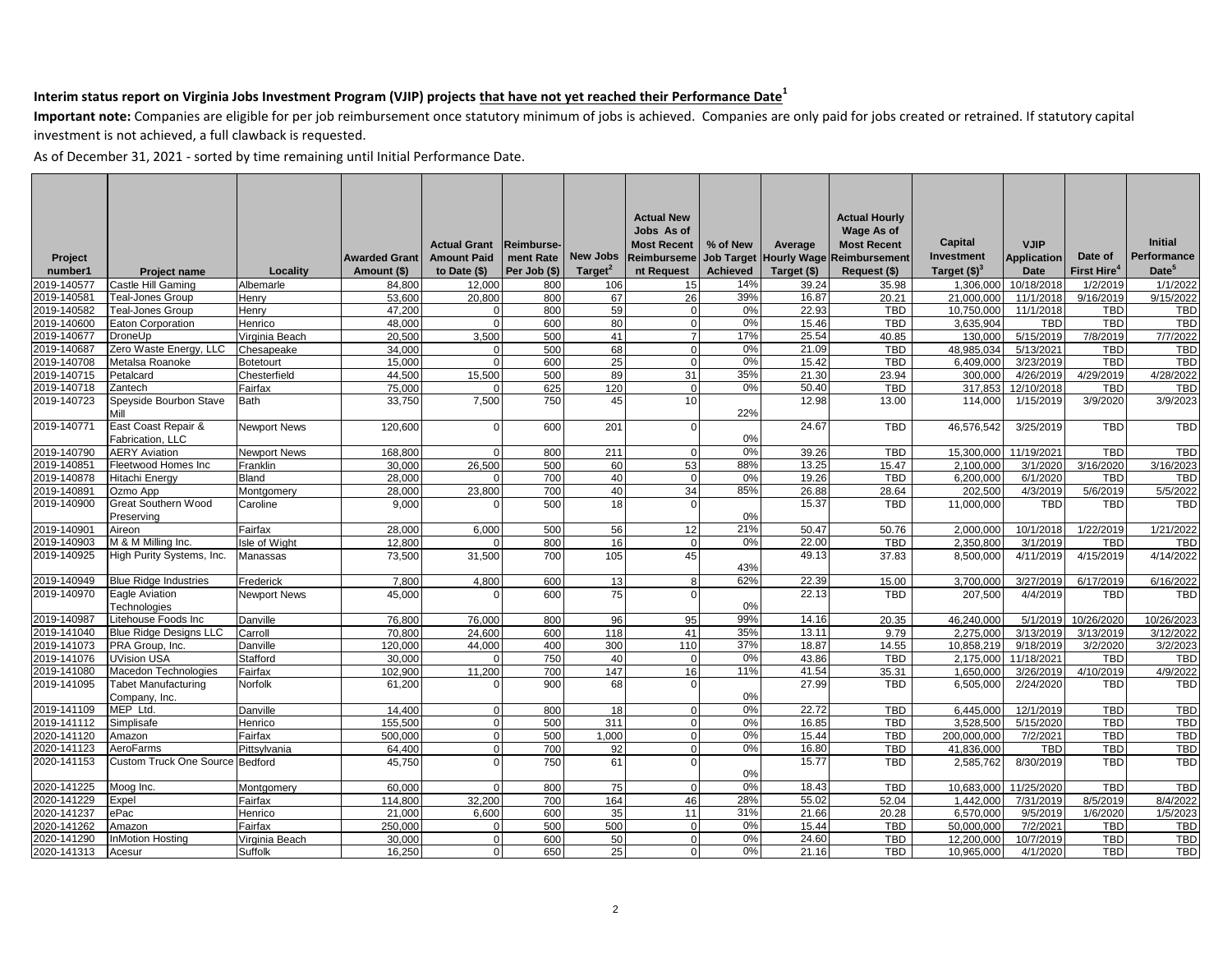**Important note:** Companies are eligible for per job reimbursement once statutory minimum of jobs is achieved. Companies are only paid for jobs created or retrained. If statutory capital investment is not achieved, a full clawback is requested.

|                    |                                               |                |                                     |                                      |                           |                     | <b>Actual New</b><br>Jobs As of  |                 |                                       | <b>Actual Hourly</b><br><b>Wage As of</b> |                       |                            |                         |                               |
|--------------------|-----------------------------------------------|----------------|-------------------------------------|--------------------------------------|---------------------------|---------------------|----------------------------------|-----------------|---------------------------------------|-------------------------------------------|-----------------------|----------------------------|-------------------------|-------------------------------|
|                    |                                               |                |                                     | <b>Actual Grant</b>                  | <b>Reimburse-</b>         | <b>New Jobs</b>     | <b>Most Recent</b>               | % of New        | Average                               | <b>Most Recent</b>                        | Capital<br>Investment | <b>VJIP</b>                | Date of                 | <b>Initial</b><br>Performance |
| Project<br>number1 |                                               | Locality       | <b>Awarded Grant</b><br>Amount (\$) | <b>Amount Paid</b><br>to Date $(\$)$ | ment Rate<br>Per Job (\$) | Target <sup>2</sup> | <b>Reimburseme</b><br>nt Request | <b>Achieved</b> | Job Target Hourly Wage<br>Target (\$) | Reimbursement<br>Request (\$)             | Target $(§)3$         | <b>Application</b><br>Date | First Hire <sup>4</sup> | Date <sup>5</sup>             |
| 2020-141353        | Project name<br>Golden Piedmont Labs          | Halifax        | 14,000                              | $\Omega$                             | 700                       | 20                  | $\Omega$                         | 0%              | 23.55                                 | <b>TBD</b>                                | 2,935,000             | 2/4/2020                   | <b>TBD</b>              | <b>TBD</b>                    |
| 2020-141365        | 1901 Group, LLC                               | Montgomery     | 105,000                             | $\Omega$                             | 700                       | 150                 | $\overline{0}$                   | 0%              | 23.59                                 | <b>TBD</b>                                | 115,000               | TBD                        | TBD                     | <b>TBD</b>                    |
| 2020-141383        | <b>SPARC Research</b>                         | Fauguier       | 12.800                              | 5,600                                | 800                       | 16                  | $\overline{7}$                   | 44%             | 46.57                                 | 51.65                                     | 3,843,000             | 6/1/2020                   | 6/15/2020               | 6/15/2023                     |
| 2020-141386        | Moore DM Group                                | Henrico        | 155.350                             |                                      | 650                       | 239                 | $\Omega$                         | 0%              | 22.57                                 | <b>TBD</b>                                | 24.948.285            | <b>TBD</b>                 | <b>TBD</b>              | <b>TBD</b>                    |
| 2020-141395        | T-Mobile USA, Inc.                            | Henrico        | 300.000                             | $\Omega$                             | 600                       | 500                 | $\overline{0}$                   | 0%              | 28.37                                 | <b>TBD</b>                                | 30,000,000            | <b>TBD</b>                 | <b>TBD</b>              | <b>TBD</b>                    |
| 2020-141411        | <b>IAC</b>                                    | Shenandoah     | 35.250                              | $\Omega$                             | 750                       | 47                  | $\Omega$                         | 0%              | 14.59                                 | <b>TBD</b>                                | 4.600.000             | 1/1/2020                   | <b>TBD</b>              | <b>TBD</b>                    |
| 2020-141413        | Lyon Shipyard                                 | Norfolk        | 98.175                              | 62.700                               | 825                       | 119                 | 76                               | 64%             | 33.00                                 | 25.94                                     | 24,369,634            | 12/12/2019                 | 12/16/2019              | 12/15/2022                    |
| 2020-141417        | Mount-It!                                     | Prince George  | 68.000                              | 9.600                                | 800                       | 85                  | 12                               | 14%             | 15.34                                 | 17.04                                     | 7.450.000             | 8/1/2020                   | 8/17/2020               | 8/17/2023                     |
| 2020-141435        | Musser Lumber Company                         | Wythe          | 7,800                               |                                      | 650                       | 12                  | $\Omega$                         | 0%              | 19.47                                 | <b>TBD</b>                                | 2,400,000             | <b>TBD</b>                 | <b>TBD</b>              | <b>TBD</b>                    |
| 2020-141439        | DHL Exel. Inc.                                | Stafford       | 288.500                             | $\Omega$                             | 500                       | 577                 | $\Omega$                         | 0%              | 22.15                                 | <b>TBD</b>                                | 72.000.000            | 2/26/2021                  | <b>TBD</b>              | <b>TBD</b>                    |
| 2020-141443        | Rambler Industries                            | Russell        | 58,400                              | $\Omega$                             | 800                       | 73                  | $\overline{0}$                   | 0%              | 20.01                                 | <b>TBD</b>                                | 8,065,000             | <b>TBD</b>                 | <b>TBD</b>              | <b>TBD</b>                    |
| 2020-141444        | Modea                                         | Montgomery     | 15,000                              | 9,000                                | 750                       | 20                  | 12                               | 60%             | 44.75                                 | 40.77                                     | 100,000               | 1/2/2020                   | 1/6/2020                | 1/5/2023                      |
| 2020-141457        | <b>Real Performance</b><br>Machinery          | Grayson        | 29.500                              | $\Omega$                             | 500                       | 59                  | $\Omega$                         | 0%              | 17.24                                 | <b>TBD</b>                                | 7.595.000             | 6/15/2020                  | TBD                     | <b>TBD</b>                    |
| 2020-141460        | <b>Apex Systems</b>                           | Fairfax        | 420.000                             | 95,400                               | 600                       | 700                 | 159                              | 23%             | 44.26                                 | 42.67                                     | 12.441.741            | 3/1/2020                   | 3/1/2020                | 3/1/2023                      |
| 2020-141461        | Plasser American                              | Chesapeake     | 51,000                              |                                      | 750                       | 68                  | $\mathbf 0$                      | 0%              | 31.37                                 | <b>TBD</b>                                | 40,000,000            | TBD                        | <b>TBD</b>              | <b>TBD</b>                    |
| 2020-141462        | Ridgeline International,<br>Inc.              | Fairfax        | 121,500                             | 42,000                               | 750                       | 162                 | 56                               | 35%             | 74.07                                 | 61.94                                     | 1,750,000             | 9/1/2020                   | 9/1/2020                | 9/1/2023                      |
| 2020-141501        | Dynamic Aviation Group,<br>Inc.               | Rockingham     | 165,600                             | $\Omega$                             | 800                       | 207                 | $\Omega$                         | 0%              | 19.74                                 | <b>TBD</b>                                | 47,869,647            | 3/4/2020                   | <b>TBD</b>              | <b>TBD</b>                    |
| 2020-141513        | Spig Industry, Inc.                           | Washington     | 79,100                              |                                      | 700                       | 113                 | $\Omega$                         | 0%              | 19.88                                 | <b>TBD</b>                                | 8,354,169             | 6/1/2020                   | <b>TBD</b>              | <b>TBD</b>                    |
| 2020-141517        | Celadon                                       | Chesapeake     | 168.000                             | $\Omega$                             | 800                       | 210                 | $\Omega$                         | 0%              | 29.43                                 | <b>TBD</b>                                | 300.000.000           | <b>TBD</b>                 | <b>TBD</b>              | <b>TBD</b>                    |
| 2020-141609        | Zasti Federal Services.<br>Inc.               | Loudoun        | 45.000                              | $\Omega$                             | 750                       | 60                  | $\Omega$                         | 0%              | 34.25                                 | <b>TBD</b>                                | 5,930,000             | <b>TBD</b>                 | <b>TBD</b>              | <b>TBD</b>                    |
| 2020-141613        | <b>Acoustical Sheetmetal</b><br>Company (ASC) | Virginia Beach | 150.000                             | 21,000                               | 750                       | 200                 | 28                               | 14%             | 22.49                                 | 21.74                                     | 15,800,000            | 4/16/2020                  | 4/22/2020               | 4/22/2023                     |
| 2020-141626        | Applied Felts, Inc.                           | Martinsville   | 12,750                              | $\Omega$                             | 850                       | 15                  | $\Omega$                         | 0%              | 23.30                                 | <b>TBD</b>                                | 1,950,000             | <b>TBD</b>                 | <b>TBD</b>              | <b>TBD</b>                    |
| 2020-141629        | Precision Fabrics Group,<br>Inc.              | Roanoke        | 23,250                              |                                      | 750                       | 31                  | $\Omega$                         | 0%              | 15.00                                 | <b>TBD</b>                                | 3,500,000             | 3/24/2020                  | <b>TBD</b>              | <b>TBD</b>                    |
| 2020-141648        | <b>Greenswell Growers</b>                     | Goochland      | 18.000                              | 3.750                                | 750                       | 24                  | 5 <sup>1</sup>                   | 21%             | 24.52                                 | 43.59                                     | 17,416,772            | 5/18/2020                  | 10/19/2020              | 10/19/2023                    |
| 2020-141661        | Mohawk Industries                             | Carroll        | 29.750                              | $\Omega$                             | 850                       | 35                  | $\Omega$                         | 0%              | 19.38                                 | <b>TBD</b>                                | 22.489.000            | <b>TBD</b>                 | <b>TBD</b>              | <b>TBD</b>                    |
| 2020-141665        | Silent Falcon UAS<br>Technologies             | Warren         | 224,100                             | $\Omega$                             | 900                       | 249                 | $\Omega$                         | 0%              | 43.14                                 | <b>TBD</b>                                | 1,275,000             | <b>TBD</b>                 | <b>TBD</b>              | <b>TBD</b>                    |
| 2020-141700        | Shenandoah Valley<br>Organic                  | Harrisonburg   | 82,500                              | ΩI                                   | 750                       | 110                 | $\Omega$                         | 0%              | 21.30                                 | <b>TBD</b>                                | 64,250,000            | 10/1/2020                  | <b>TBD</b>              | <b>TBD</b>                    |
| 2020-141709        | SIBO USA                                      | Harrisonburg   | 21,600                              | $\Omega$                             | 900                       | 24                  | $\Omega$                         | 0%              | 22.50                                 | <b>TBD</b>                                | 2,610,000             | 10/1/2020                  | <b>TBD</b>              | <b>TBD</b>                    |
| 2020-141718        | EarthLink                                     | Norton         | 142,500                             | $\Omega$                             | 500                       | 285                 | $\Omega$                         | 0%              | 16.23                                 | <b>TBD</b>                                | 5,370,000             | <b>TBD</b>                 | <b>TBD</b>              | <b>TBD</b>                    |
| 2020-141719        | Shenandoah Valley Hemp                        | Rockingham     | 10,500                              |                                      | 750                       | 14                  | U                                | 0%              | 22.84                                 | <b>TBD</b>                                | 3,282,000             | 7/3/2020                   | TBD                     | <b>TBD</b>                    |
| 2020-141724        | Fortune Auto Sales                            | Powhatan       | 7.000                               | 4.200                                | 700                       | 10                  | 6 <sup>1</sup>                   | 60%             | 16.33                                 | 13.50                                     | 275.000               | 3/20/2020                  | 5/5/2020                | 5/5/2023                      |
| 2021-141728        | Klockner Pentaplast of<br>America             | Louisa         | 22,400                              |                                      | 800                       | 28                  | $\Omega$                         | 0%              | 22.63                                 | <b>TBD</b>                                | 19,540,080            | 10/1/2020                  | <b>TBD</b>              | <b>TBD</b>                    |
| 2021-141816        | Klockner Pentaplast of<br>America             | Louisa         | 20,800                              | $\Omega$                             | 800                       | 26                  | $\Omega$                         | 0%              | 17.42                                 | <b>TBD</b>                                | 48.550.900            | 10/1/2020                  | <b>TBD</b>              | <b>TBD</b>                    |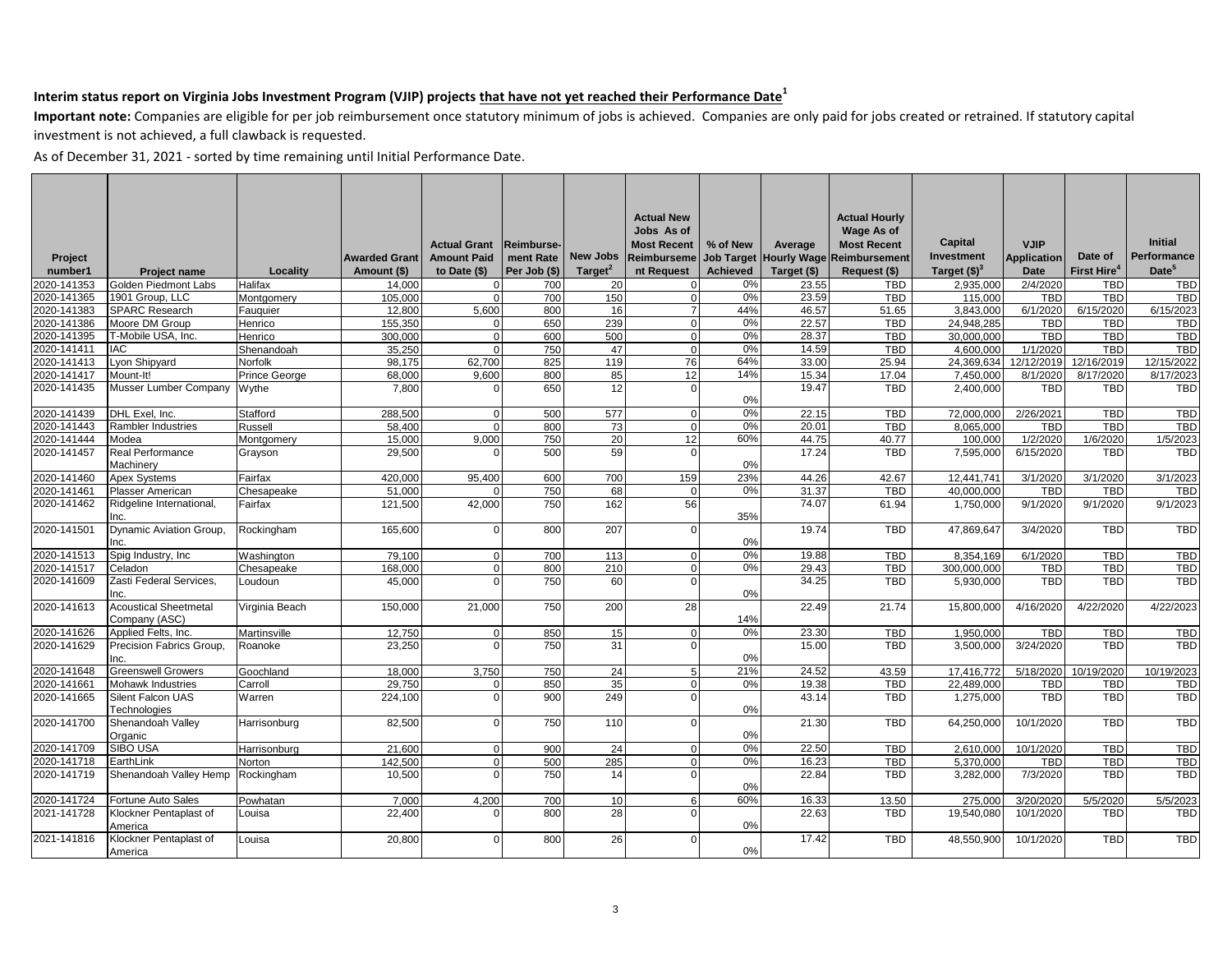**Important note:** Companies are eligible for per job reimbursement once statutory minimum of jobs is achieved. Companies are only paid for jobs created or retrained. If statutory capital investment is not achieved, a full clawback is requested.

|             |                                        |                       |                      |                     |                  |                 | <b>Actual New</b>  |                 |                        | <b>Actual Hourly</b> |                 |                    |                         |                    |
|-------------|----------------------------------------|-----------------------|----------------------|---------------------|------------------|-----------------|--------------------|-----------------|------------------------|----------------------|-----------------|--------------------|-------------------------|--------------------|
|             |                                        |                       |                      |                     |                  |                 | Jobs As of         |                 |                        | Wage As of           |                 |                    |                         |                    |
|             |                                        |                       |                      | <b>Actual Grant</b> | <b>Reimburse</b> |                 | <b>Most Recent</b> | % of New        | Average                | <b>Most Recent</b>   | Capital         | <b>VJIP</b>        |                         | <b>Initial</b>     |
| Project     |                                        |                       | <b>Awarded Grant</b> | <b>Amount Paid</b>  | ment Rate        | <b>New Jobs</b> | <b>Reimburseme</b> |                 | Job Target Hourly Wage | Reimbursement        | Investment      | <b>Application</b> | Date of                 | <b>Performance</b> |
| number1     | <b>Project name</b>                    | Locality              | Amount (\$)          | to Date (\$)        | Per Job (\$)     | Target $2$      | nt Request         | <b>Achieved</b> | Target (\$)            | Request (\$)         | Target $(\$)^3$ | <b>Date</b>        | First Hire <sup>4</sup> | Date <sup>5</sup>  |
| 2021-141817 | <b>Tempur Production</b>               | Scott                 | 17,500               | $\Omega$            | 700              | 25              | $\Omega$           | 0%              | 16.01                  | <b>TBD</b>           | 16,700,000      | 12/1/2020          | <b>TBD</b>              | <b>TBD</b>         |
| 2021-141822 | Ceres Nanosciences. LLP                | <b>Prince William</b> | 37,500               | 4,500               | 750              | 50              | 6 <sup>1</sup>     |                 | 33.52                  | 28.60                | 8,600,000       | 7/1/2020           | 7/27/2020               | 7/27/2023          |
|             |                                        |                       |                      |                     |                  |                 |                    | 12%             |                        |                      |                 |                    |                         |                    |
| 2021-141826 | <b>SES Americom</b>                    | Prince William        | 105,750              |                     | 750              | 141             | $\Omega$           | 0%              | 61.76                  | <b>TBD</b>           | 13,500,000      | 2/18/2021          | <b>TBD</b>              | <b>TBD</b>         |
| 2021-141831 | <b>Babylon Micro-Farms</b>             | <b>Richmond City</b>  | 16,800               | 4,900               | 700              | 24              | $\overline{7}$     | 29%             | 25.54                  | 29.97                | 140,000         | 12/11/2020         | 1/4/2021                | 1/4/2024           |
| 2021-141835 | <b>Grayson Natural</b>                 | Grayson               | 28,000               |                     | 700              | 40              | $\Omega$           |                 | 14.08                  | <b>TBD</b>           | 1,530,000       | 10/1/2020          | <b>TBD</b>              | <b>TBD</b>         |
|             | Farms, LLC                             |                       |                      |                     |                  |                 |                    | 0%              |                        |                      |                 |                    |                         |                    |
| 2021-141844 | Ison Furniture                         | Pittsvlvania          | 105.000              |                     | 700              | 150             | $\Omega$           | 0%              | 19.23                  | <b>TBD</b>           | 3.500.000       | 10/1/2020          | <b>TBD</b>              | <b>TBD</b>         |
| 2021-141847 | ID.me                                  | Fairfax               | 358.500              | 358.500             | 750              | 478             | 478                | 100%            | 55.18                  | 25.27                | 2.597.103       | 5/1/2020           | 5/6/2020                | 5/6/2023           |
| 2021-141851 | Grenova                                | <b>Richmond City</b>  | 200.000              |                     | 800              | 250             | $\Omega$           | 0%              | 34.76                  | <b>TBD</b>           | 10,619,905      | 9/15/2020          | <b>TBD</b>              | <b>TBD</b>         |
| 2021-141854 | Intact Technology                      | Fairfax               | 32.800               | $\Omega$            | 800              | 41              | $\Omega$           | 0%              | 55.88                  | <b>TBD</b>           | 700,000         | 6/26/2020          | <b>TBD</b>              | <b>TBD</b>         |
| 2021-141860 | Patton Logistics, LLC                  | Pulaski               | 27,300               | $\Omega$            | 700              | 39              | $\Omega$           | 0%              | 22.43                  | TBD                  | 11,000,000      | <b>TBD</b>         | <b>TBD</b>              | TBD                |
| 2021-141861 | <b>Woodgrain Millwork</b>              | Smyth                 | 64.000               | $\Omega$            | 800              | 80              | $\Omega$           | 0%              | 15.60                  | <b>TBD</b>           | 8.965.000       | 9/7/2021           | <b>TBD</b>              | <b>TBD</b>         |
| 2021-141862 | <b>Vytal Companies</b>                 | <b>Richmond City</b>  | 124,000              | $\Omega$            | 800              | 155             | $\Omega$           | 0%              | 35.30                  | TBD                  | 5,025,000       | <b>TBD</b>         | TBD                     | <b>TBD</b>         |
| 2021-141874 | <b>Afton Scientific</b>                | Albemarle             | 15,000               | 12.750              | 750              | 20              | 17                 | 85%             | 23.32                  | 26.24                | 500.000         | 10/13/2020         | 10/19/2020              | 10/19/2023         |
| 2021-141890 | Katoen Natie Norfolk, Inc.             | Norfolk               | 24,500               |                     | 700              | 35              | $\Omega$           | 0%              | 19.90                  | <b>TBD</b>           | 61,000,000      | 3/1/2021           | <b>TBD</b>              | <b>TBD</b>         |
| 2021-141891 | Intertape Polymer Group                | Pittsvlvania          | 40,000               | $\Omega$            | 800              | 50              | $\Omega$           | 0%              | 20.06                  | <b>TBD</b>           | 45.000.000      | 1/1/2021           | <b>TBD</b>              | <b>TBD</b>         |
| 2021-141894 | Amazon                                 | Fairfax               | 500.000              | $\Omega$            | 500              | 1.000           | $\Omega$           | 0%              | 15.53                  | <b>TBD</b>           | 340.000.000     | <b>TBD</b>         | <b>TBD</b>              | TBD                |
| 2021-141898 | <b>Kreative Technologies</b>           | Fairfax               | 222,000              | 12.750              | 750              | 296             | 17                 | 6%              | 54.04                  | 50.34                | 1,500,000       | 4/20/2020          | 4/20/2020               | 4/20/2023          |
| 2021-141903 | Evolve Services, LLC                   | Frederick             | 42,000               |                     | 500              | 84              | $\Omega$           | 0%              | 13.72                  | <b>TBD</b>           | 1,250,000       | 1/1/2021           | <b>TBD</b>              | TBD                |
| 2021-141909 | Virginia Industrial Plastics           | Rockingham            | 69,000               | 4,500               | 750              | 92              | 6                  | 7%              | 20.72                  | 17.07                | 7,393,000       | 10/27/2020         | 2/5/2021                | 2/5/2024           |
| 2021-141923 | AutoZone, Inc.                         | New Kent              | 221.900              | $\Omega$            | 700              | 317             | $\Omega$           | 0%              | 21.33                  | <b>TBD</b>           | 72,000,000      | <b>TBD</b>         | <b>TBD</b>              | <b>TBD</b>         |
| 2021-141925 | Performance Food Group                 | Hanover               | 87.500               | $\Omega$            | 700              | 125             | $\Omega$           | 0%              | 26.40                  | <b>TBD</b>           | 80,203,350      | 1/19/2021          | <b>TBD</b>              | TBD                |
| 2021-141927 | Crown Holdings, Inc.                   | Henry                 | 100.800              | U                   | 800              | 126             | $\Omega$           | 0%              | 23.74                  | <b>TBD</b>           | 145,000,000     | <b>TBD</b>         | TBD                     | <b>TBD</b>         |
| 2021-141941 | Kegerreis                              | Danville              | 29,400               | <sup>o</sup>        | 700              | 42              | $\Omega$           | 0%              | 28.85                  | <b>TBD</b>           | 1,510,000       | 5/1/2021           | TBD                     | TBD                |
| 2021-141956 | Dante Valve Company                    | Norfolk               | 32.000               | $\Omega$            | 800              | 40              | $\Omega$           | 0%              | 30.65                  | <b>TBD</b>           | 1.855.000       | 2/19/2021          | <b>TBD</b>              | TBD                |
| 2021-141960 | Intact Technology                      | Fairfax               | 100.000              | $\Omega$            | 800              | 125             | $\Omega$           | 0%              | 40.73                  | <b>TBD</b>           | 3,500,000       | <b>TBD</b>         | <b>TBD</b>              | <b>TBD</b>         |
| 2021-141962 | SecureTech360, LLC                     | Fairfax               | 7.000                | $\Omega$            | 700              | 10              | $\Omega$           | 0%              | 31.25                  | <b>TBD</b>           | 155,000         | 7/15/2020          | <b>TBD</b>              | TBD                |
| 2021-141972 | Oransi                                 | Radford               | 70.700               | $\Omega$            | 700              | 101             | $\Omega$           | 0%              | 19.02                  | <b>TBD</b>           | 5.615.000       | 1/1/2021           | <b>TBD</b>              | <b>TBD</b>         |
| 2021-141983 | <b>SVT Robotics</b>                    | Norfolk               | 33,300               | $\Omega$            | 900              | 37              | $\Omega$           | 0%              | 42.65                  | <b>TBD</b>           | 101.400         | 1/12/2021          | <b>TBD</b>              | <b>TBD</b>         |
| 2021-141985 | <b>Stewart Tool Company</b>            | Fluvanna              | 19,800               | $\Omega$            | 900              | 22              | $\Omega$           | 0%              | 24.91                  | <b>TBD</b>           | 9.100.000       | 3/4/2021           | <b>TBD</b>              | <b>TBD</b>         |
| 2021-141989 | <b>Ryzing Technologies</b>             | Staunton              | 23,250               | $\Omega$            | 750              | 31              | $\Omega$           | 0%              | 18.35                  | <b>TBD</b>           | 149,000         | 1/28/2021          | <b>TBD</b>              | TBD                |
| 2021-141998 | SpaceLink Corporation                  | Fairfax               | 30.750               | $\Omega$            | 750              | 41              | $\Omega$           | 0%              | 104.60                 | <b>TBD</b>           | 190.000         | 6/7/2021           | <b>TBD</b>              | <b>TBD</b>         |
| 2021-142011 | <b>Booz Allen Hamilton</b>             | Fairfax               | 225,000              | $\Omega$            | 750              | 300             | $\Omega$           | 0%              | 75.75                  | <b>TBD</b>           | 10,000,000      | 7/30/2021          | <b>TBD</b>              | TBD                |
| 2021-142015 | MONDELEZ GLOBAL LLC Henrico            |                       | 48.000               | U                   | 600              | 80              | $\Omega$           | 0%              | 19.95                  | <b>TBD</b>           | 123,000,000     | <b>TBD</b>         | TBD                     | <b>TBD</b>         |
| 2021-142032 | Beanstalk                              | Fairfax               | 12,750               |                     | 750              | 17              | $\Omega$           | 0%              | 31.75                  | <b>TBD</b>           | 2,085,000       | 3/1/2021           | TBD                     | <b>TBD</b>         |
| 2021-142033 | Bonumose Inc                           | Albemarle             | 44.800               | $\Omega$            | 700              | 64              | $\Omega$           | 0%              | 38.11                  | <b>TBD</b>           | 27.700.000      | 9/1/2021           | <b>TBD</b>              | <b>TBD</b>         |
| 2021-142036 | Lawrence Brothers, Inc                 | Tazewell              | 28,000               | 23,100              | 700              | 40              | 33                 | 83%             | 17.75                  | 13.77                | 3,200,000       | 1/13/2021          | 2/8/2021                | 2/8/2024           |
| 2021-142042 | <b>MI Technical Solutions.</b><br>Inc. | Chesapeake            | 8,500                | 4.250               | 850              | 10              | 5                  | 50%             | 32.79                  | 31.58                | 110,000         | 2/25/2021          | 3/1/2021                | 2/29/2024          |
| 2021-142051 | <b>Service Center Metals</b>           | Prince George         | 75.200               |                     | 800              | 94              | n                  | 0%              | 36.04                  | <b>TBD</b>           | 93.436.450      | 6/1/2021           | <b>TBD</b>              | <b>TBD</b>         |
| 2021-142052 | Ten Oaks LLC                           | Patrick               | 52,500               | $\Omega$            | 750              | 70              | $\Omega$           | 0%              | 19.59                  | TBD                  | 22,098,800      | 5/14/2021          | <b>TBD</b>              | TBD                |